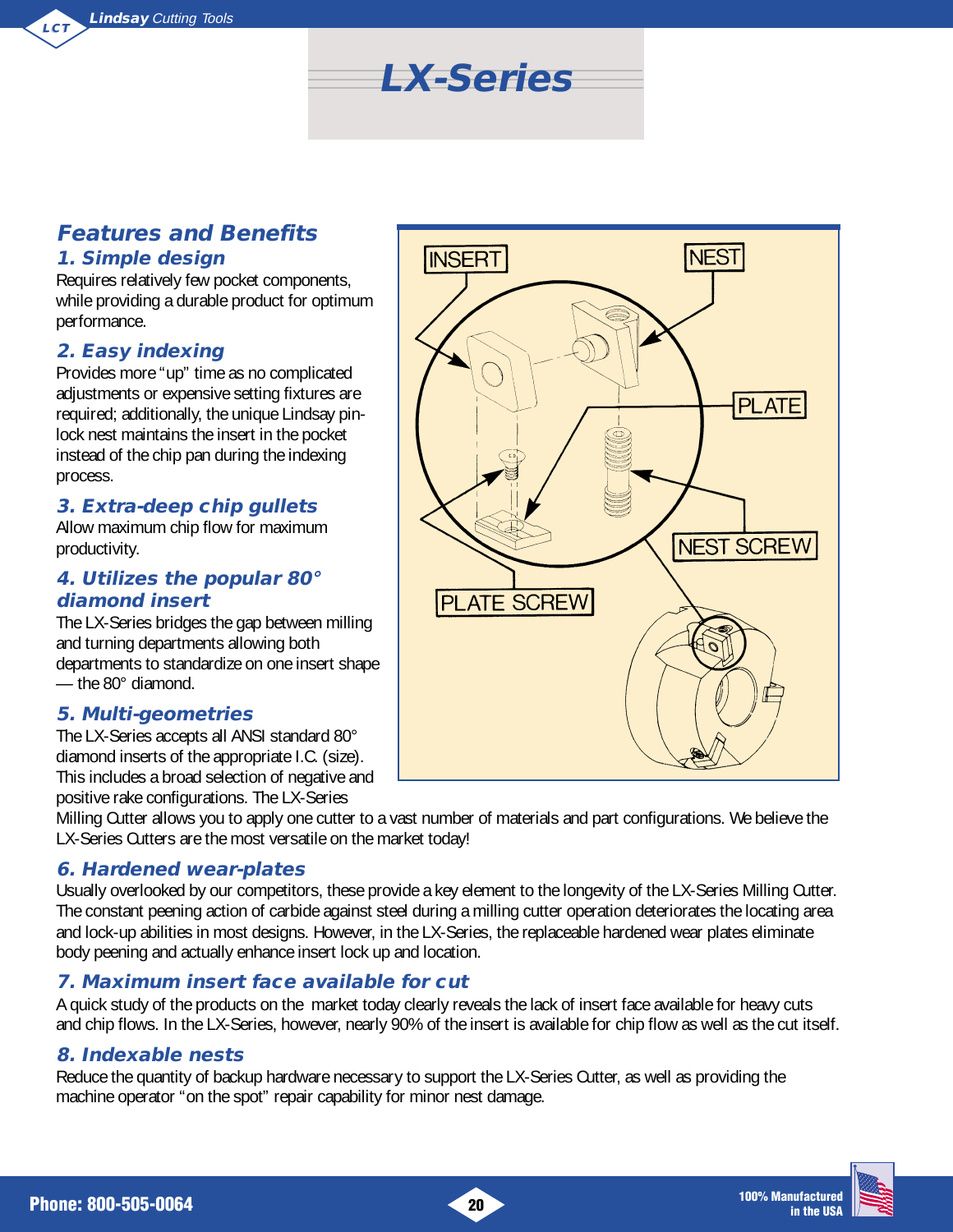

| $5H^{AB'}_{(B)}$<br>$\frac{O_4}{C}$ | Cutter<br><b>Diameter</b><br>(A) | Lead<br>Angle          | <b>Catalog Number</b>                           |                                                                       | <b>Insert</b><br>1.C. | # of<br><b>Inserts</b>        | <b>Shank</b><br>(B) | OAL (C)                          |
|-------------------------------------|----------------------------------|------------------------|-------------------------------------------------|-----------------------------------------------------------------------|-----------------------|-------------------------------|---------------------|----------------------------------|
| 1.750<br>t<br>cur qua               | $1.5"$ *                         | $0$ -deg<br>$15-deg$   | LX-ISR-1.5-CN4-0-3(2)<br>LX-ISR-1.5-CN4-15-3(2) |                                                                       | $1/2$ "               | $\overline{2}$                | 3/4"                | 3.78"                            |
|                                     | 2"                               | $0$ -deg<br>$15 - deg$ | LX-IRS-2-CN4-0-3(3)<br>LX-ISR-2-CN4-15-3(3)     |                                                                       | 1/2"                  | 3                             | 3/4"                | 3.78"                            |
|                                     | $2^{\mathsf{n} \star}$           | $0$ -deg<br>$15 - deg$ | LX-ISR-2-CN4-0-3(5)<br>LX-ISR-2-CN4-15-3(5)     |                                                                       | 1/2"                  | 5                             | 3/4"                | 3.78"                            |
|                                     | 3"                               | $0$ -deg<br>$15 - deg$ | LX-ISR-3-CN4-0-5(5)<br>LX-ISR-3-CN4-15-5(5)     |                                                                       | $1/2$ "               | 5                             | 11/4"               | 4.00"                            |
|                                     | <b>Plate</b><br>PT4              |                        | $\bullet$<br><b>Plate Screw</b><br>PS4          | S<br><b>Nest</b><br>$0^\circ$ - CN-43LX-0R<br>$15^\circ$ - CN-43LX-OL |                       | S<br><b>Nest Screw</b><br>NS4 |                     | <b>Insert</b><br><b>CNMG-432</b> |

**LX-Series**

# **Integral R8 Shank Milling Cutters**

| R-B SHANK                       | <b>Cutter</b><br><b>Diameter</b><br>(A) | Lead<br>Angle  | <b>Catalog Number</b>                              |                                                                              | <b>Insert</b><br>1.C. | $#$ of<br><b>Inserts</b>      | <b>Shank</b>   | OAL (C)                          |
|---------------------------------|-----------------------------------------|----------------|----------------------------------------------------|------------------------------------------------------------------------------|-----------------------|-------------------------------|----------------|----------------------------------|
| $rac{0}{2}$<br>1.750<br>cur qua | 2"                                      | $0$ -deg<br>15 | LX-ISR-2-CN4-0-B(3)<br>LX-ISR-2-CN4-15-B(3)        |                                                                              | 1/2"                  | 3                             | R <sub>8</sub> | 5.78"                            |
|                                 | $2^{\mathsf{u}\star}$                   | $0$ -deg<br>15 |                                                    | LX-ISR-2-CN4-0-B(5)<br>LX-ISR-2-CN4-15-B(5)                                  |                       | 5                             | R <sub>8</sub> | 5.78"                            |
|                                 | <b>Plate</b><br>PT4                     |                | $\bullet$<br><b>Plate Screw</b><br>PS <sub>4</sub> | Ş<br><b>Nest</b><br>$-$ CN-43LX-OR<br>$0^{\circ}$<br>$15^\circ - CN-43LX-OL$ |                       | ٩<br><b>Nest Screw</b><br>NS4 |                | <b>Insert</b><br><b>CNMG-432</b> |

\* No plates or plate screws with this item

Note: To order left hand cutter, change catalog no. by changing 'R' (fifth digit) to 'L'.

### **• Designed for heavy cut operations**